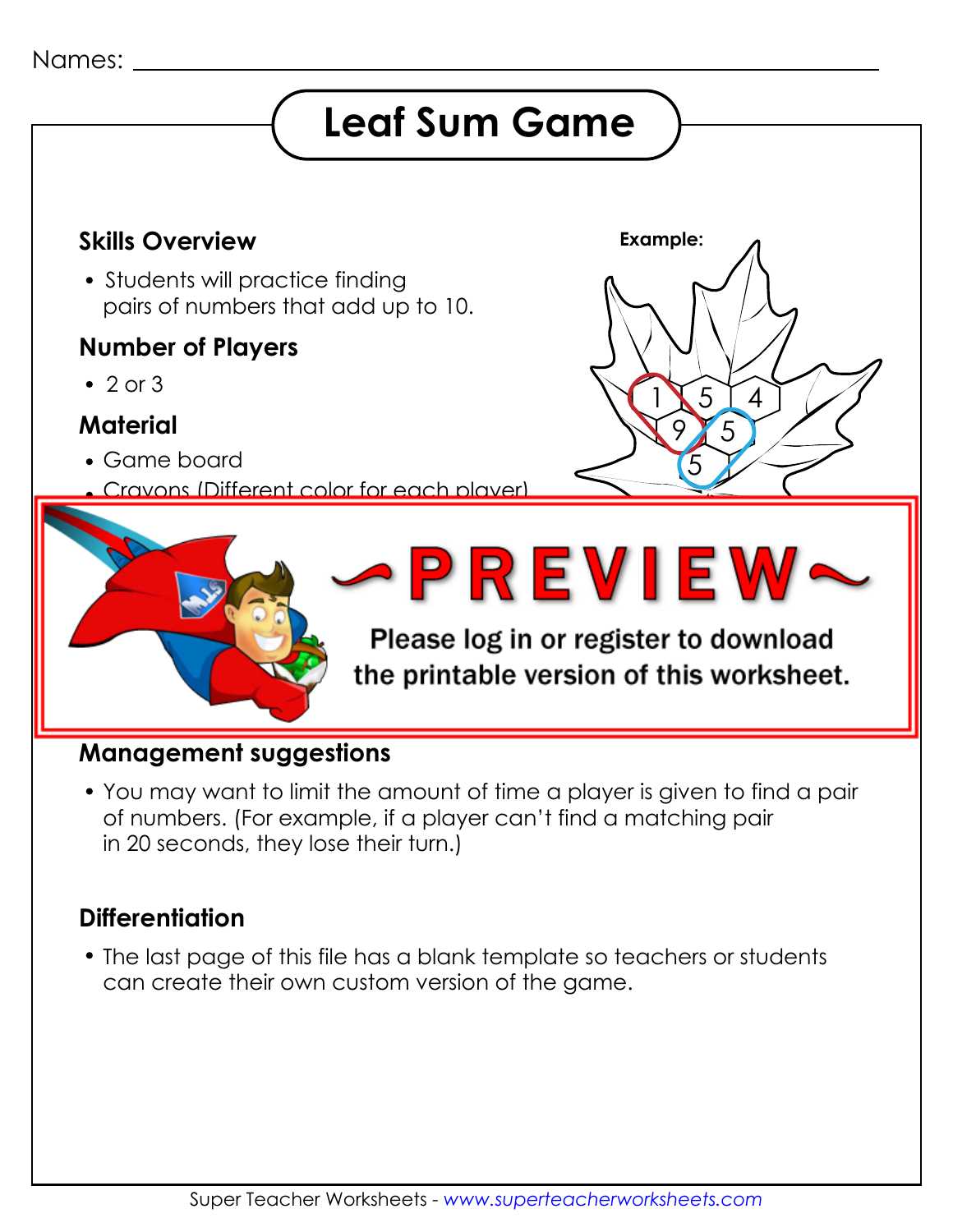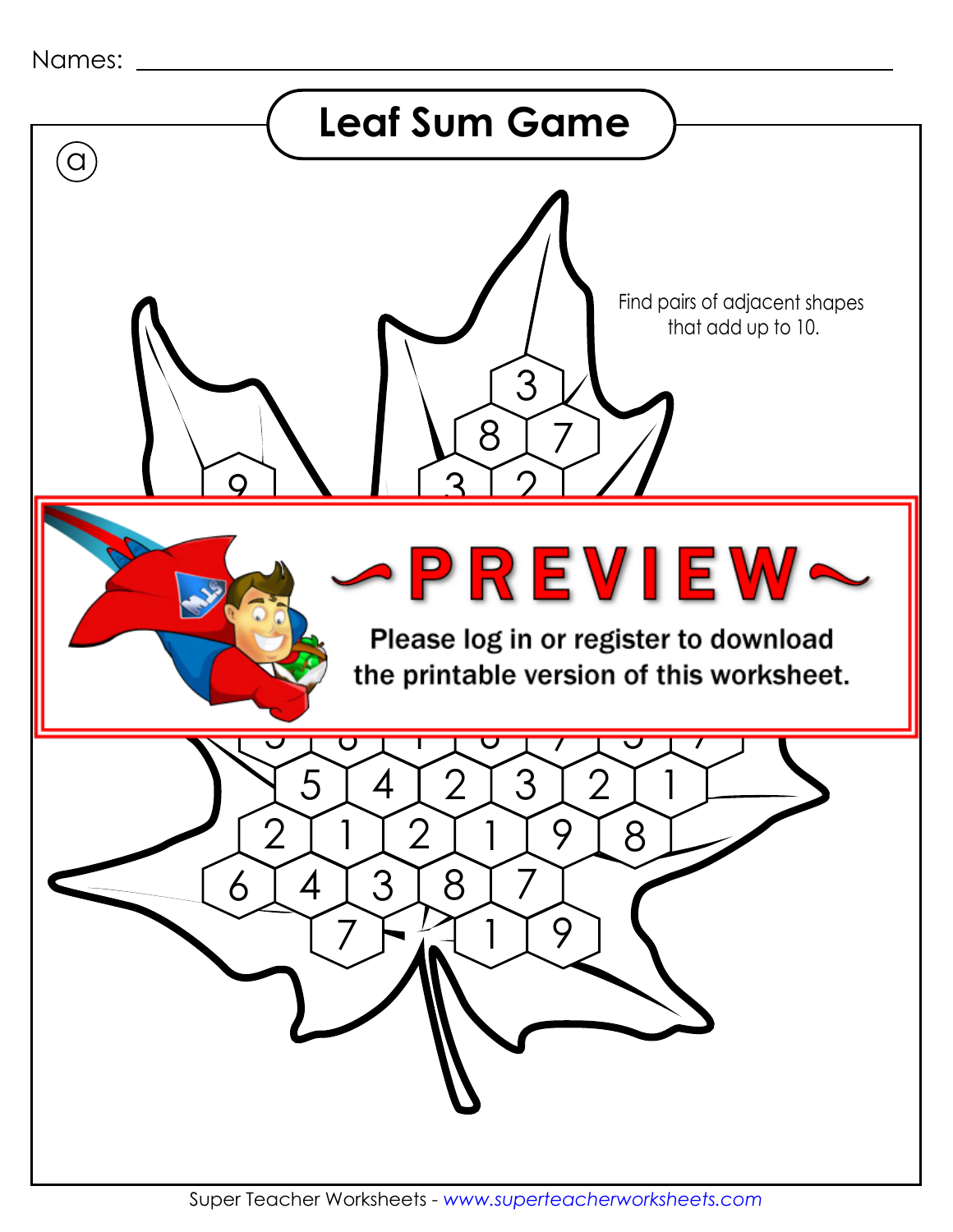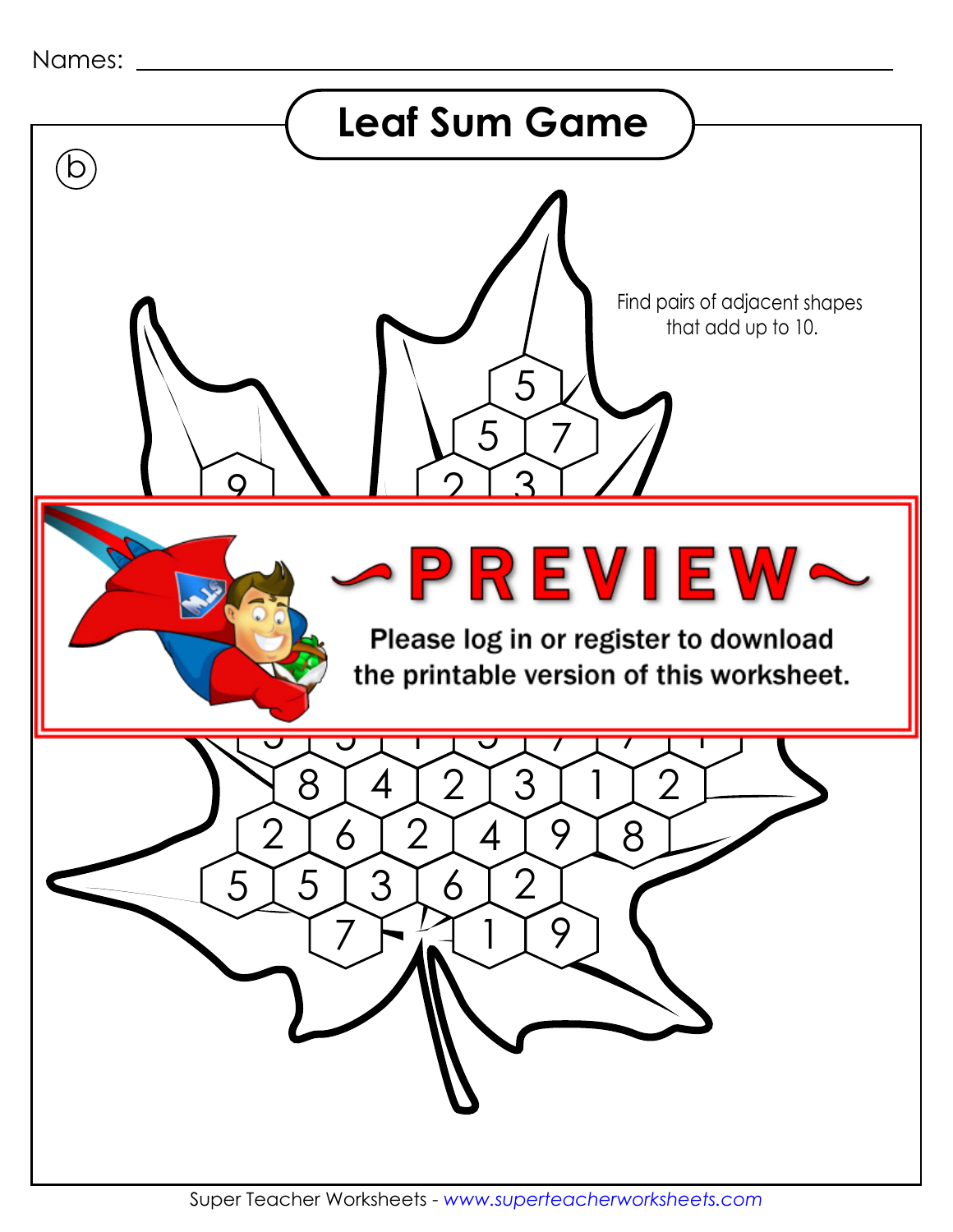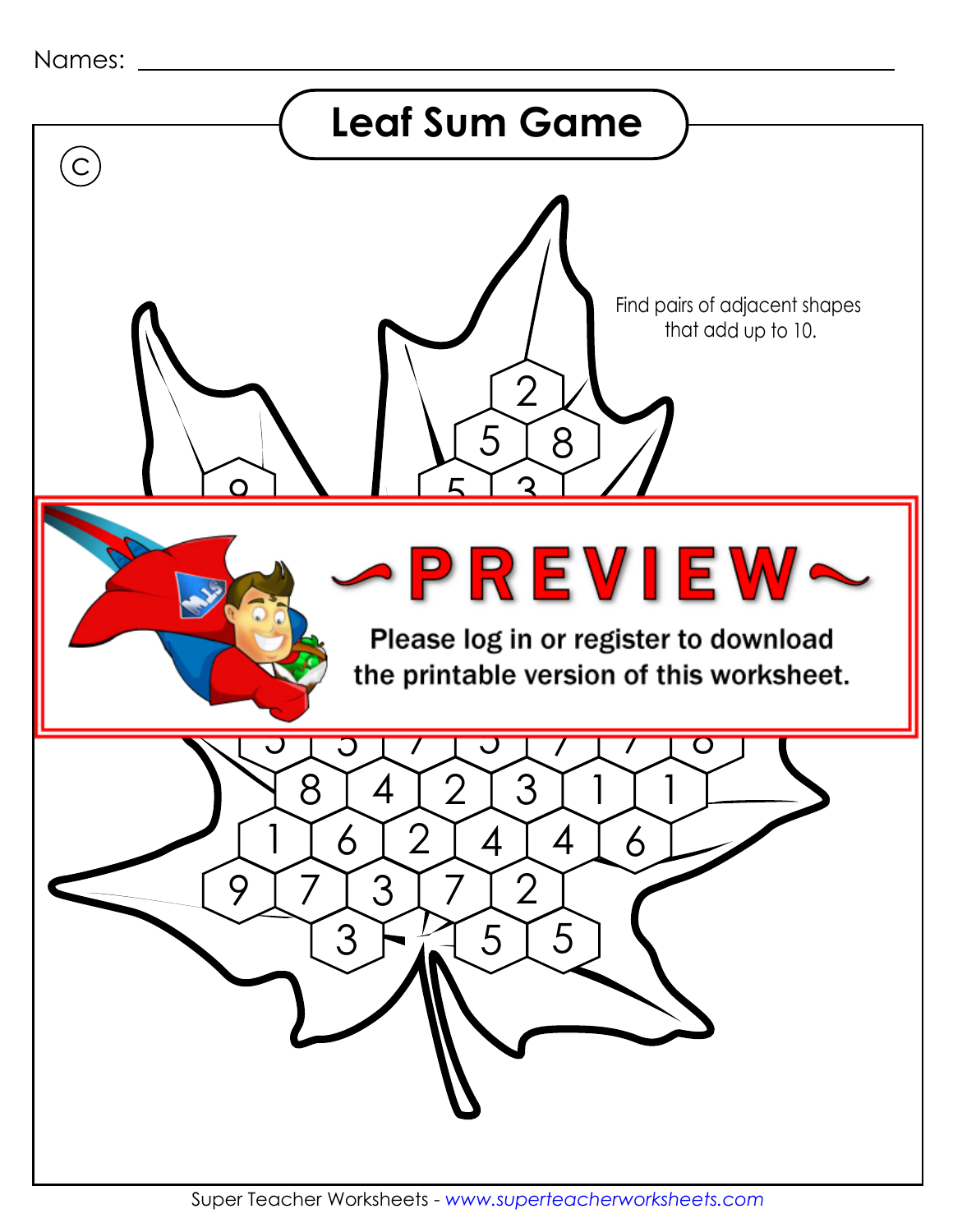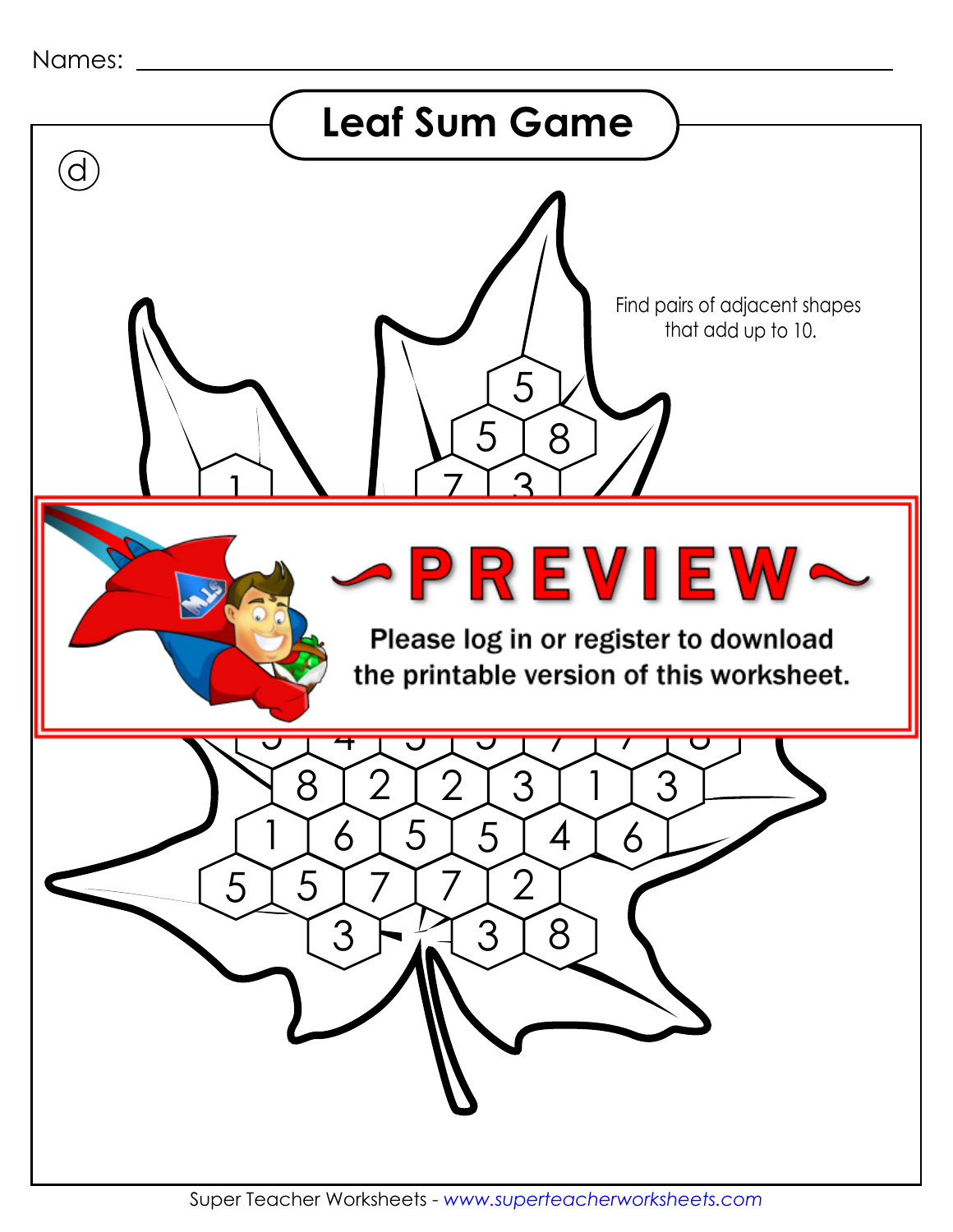# **ANSWER KEY**